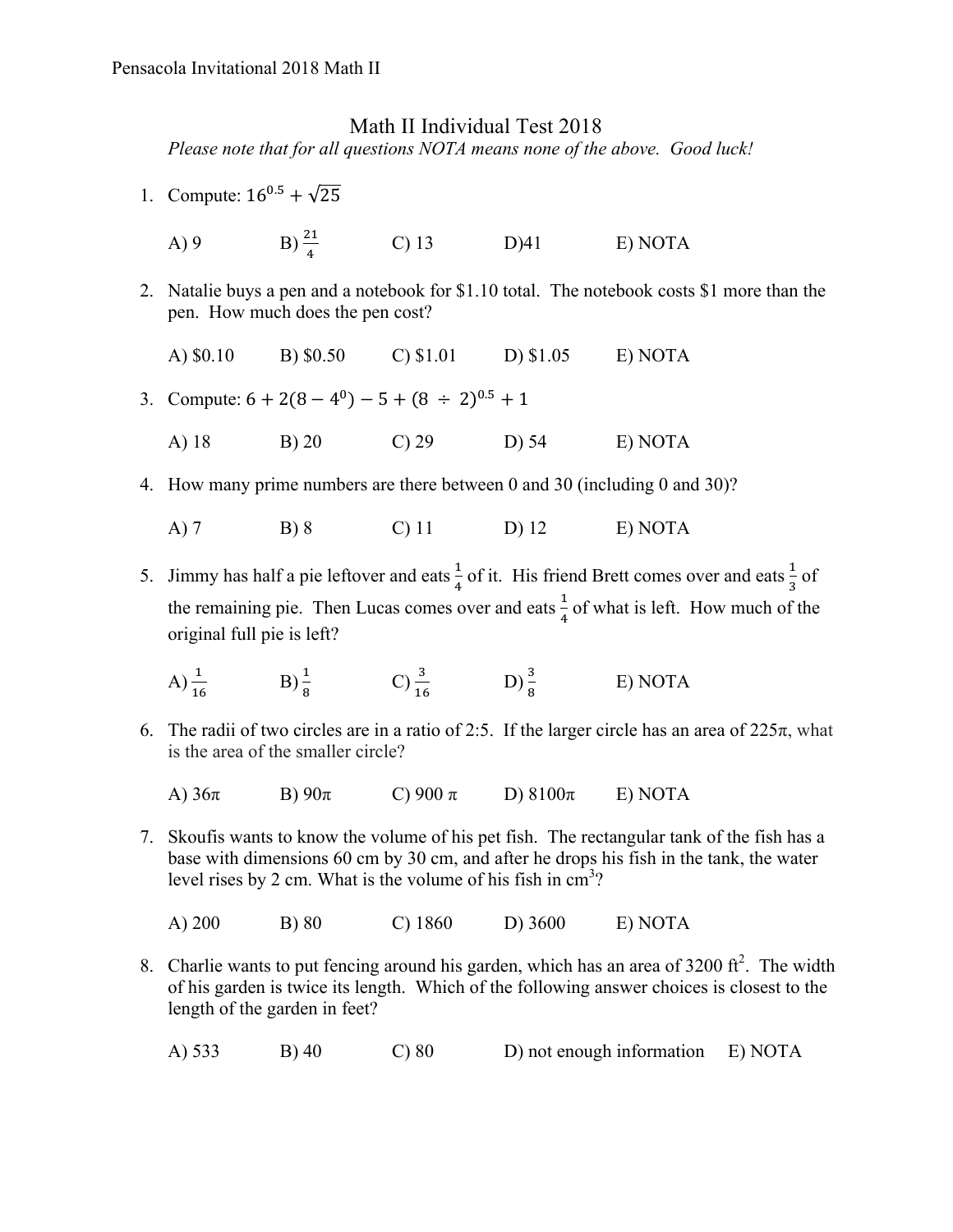9. Determine the number of terms in this finite sequence:

{8, 1, −6, … , −41} A) 5 B) 7 C) 8 D) 9 E) NOTA

- 10. Thomas rolls a standard die and tosses a coin. What is the probability that the die shows a prime number AND the coin shows tails?
	- A)  $\frac{1}{4}$  $\mathrm{B)}\frac{1}{2}$  $\rm C) \frac{1}{2}$  $D) 1$  E) NOTA
- 11. Andrew has a rectangular prism that is 5x7x1 inches. He decided to cut 3x5x1 inches out of the center of the prism. What is the surface area of the resulting shape?
	- A) 35 B) 56 C) 64 D) 80 E) NOTA
- 12. What is 10% of  $\frac{1}{3}$  of 25% of  $\frac{1}{2}$  of 75% of 320? Round to the nearest number if needed.
	- A) 1 B) 10 C) 355 D) 619 E) NOTA
- 13. When x is an even integer,  $\triangleright x = 3x 3$ ; when x is an odd integer,  $\triangleright x = 2x 2$ . What is the value of  $(27)^{22}$ ?
	- A) 144 B) 324 C) 1728 D) 5832 E) NOTA
- 14. Luca bought a 14-inch diameter pizza and cut it into 8 slices. What is the perimeter of one slice of pizza in inches?

A) 
$$
14 + \frac{1}{8}\pi
$$
 B)  $14 + \frac{7}{4}\pi$  C)  $7 + \frac{7}{4}\pi$  D)  $14 + 7\pi$  E) NOTA

- 15. What is the slope of  $3x 4 = 2y + 2$ ?
	- A)  $-\frac{1}{3}$  B)  $\frac{2}{3}$  C) 1 D)  $\frac{3}{2}$  E) NOTA
- 16. The numbers below follow a certain pattern. What is the  $13<sup>th</sup>$  term of the sequence?

$$
\frac{2}{5}, \frac{1}{2}, \frac{4}{7}, \frac{5}{8}, \frac{2}{3}, ...
$$
  
\nA)  $\frac{52}{55}$  \tB)  $\frac{4}{5}$  \tC)  $\frac{13}{18}$  \tD)  $\frac{14}{17}$  \tE) NOTA

17. Mike went out to eat breakfast. He paid for his waffles and paid an additional \$0.90 in sales tax. If the sales tax rate is 7.5%, what was the original cost of the waffles, before tax?

A) \$6.75 B) \$7.65 C) \$8.00 D) \$12.00 E) NOTA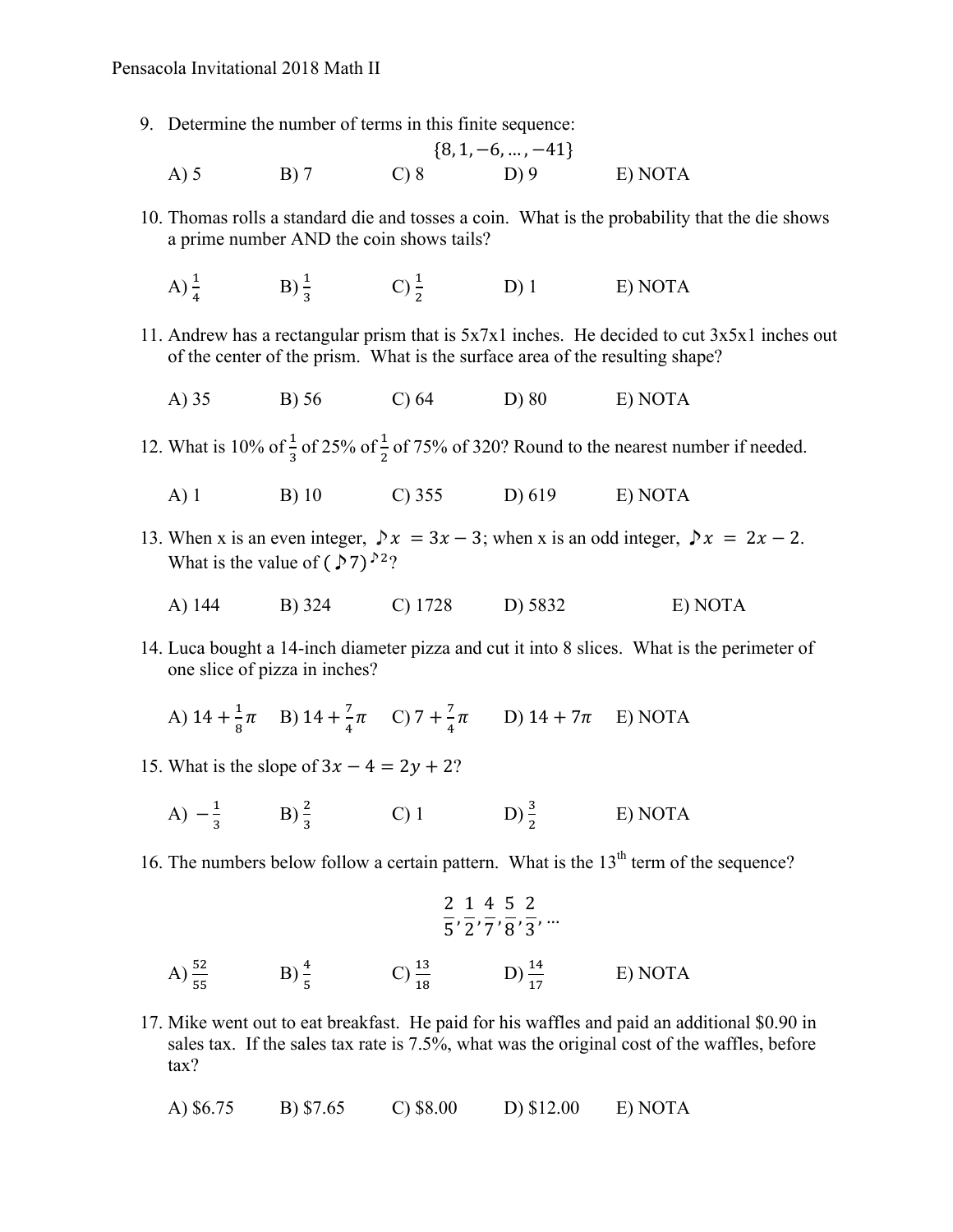18. What quadrant of the Cartesian plane does  $y = x^2 - 3x + 1$  not pass through?

A) I B) II C) III D) IV E) NOTA

19. If  $3 \times 3^0 = 27x^{-2}$ , what is the sum of the solutions of x?

A) 0 B)  $\frac{1}{81}$  $(D) 3$  D) 9 E) NOTA

20. What is the largest number x for which  $\frac{1}{x+3} \ge \frac{3}{x+1}$ ?

A) -4 B) 0 C) 4 D) 9 E) NOTA

21. What is the y-intercept of a line passing through the points (-3,6) and (6,0)?

- A) -4 B) -2 C) 4 D) 6 E) NOTA
- 22. Which of the following is NOT an accurate description of the number  $\pi$ ?

A) Constant B) Prime C) Irrational D) Positive E) NOTA

- 23. It takes Michael 5 hours to paint his room. James, however, can paint the same room in 3 hours. If Michael and James work together to paint the same room, how long will it take them to finish?
	- A)  $\frac{1}{4}$  $\frac{1}{4}$  B)  $\frac{8}{5}$  C)  $\frac{15}{8}$  D) 4 E) NOTA
- 24. Ami, Brandon, Charlie, Dina, and Elijah went to the movie theater together. The theater was packed, but luckily there were five seats open that were all next to each other. How many different ways can the people be seated?
	- A) 20 B) 25 C) 120 D) 3125 E) NOTA
- 25. One-half of Wally's age in two years plus one-third his age three years prior equals 20 years. How old is Wally today?
	- A) 25 B) 17 C) 22 D) 18 E) NOTA
- 26. A boat can travel 26 miles upstream in 2 hours at its maximum speed. The same boat travels 51 miles downstream in 3 hours at its maximum speed. What is the speed of the current in the river in miles per hour?
	- A) 2 B) 4 C) 16 D) 30 E) NOTA